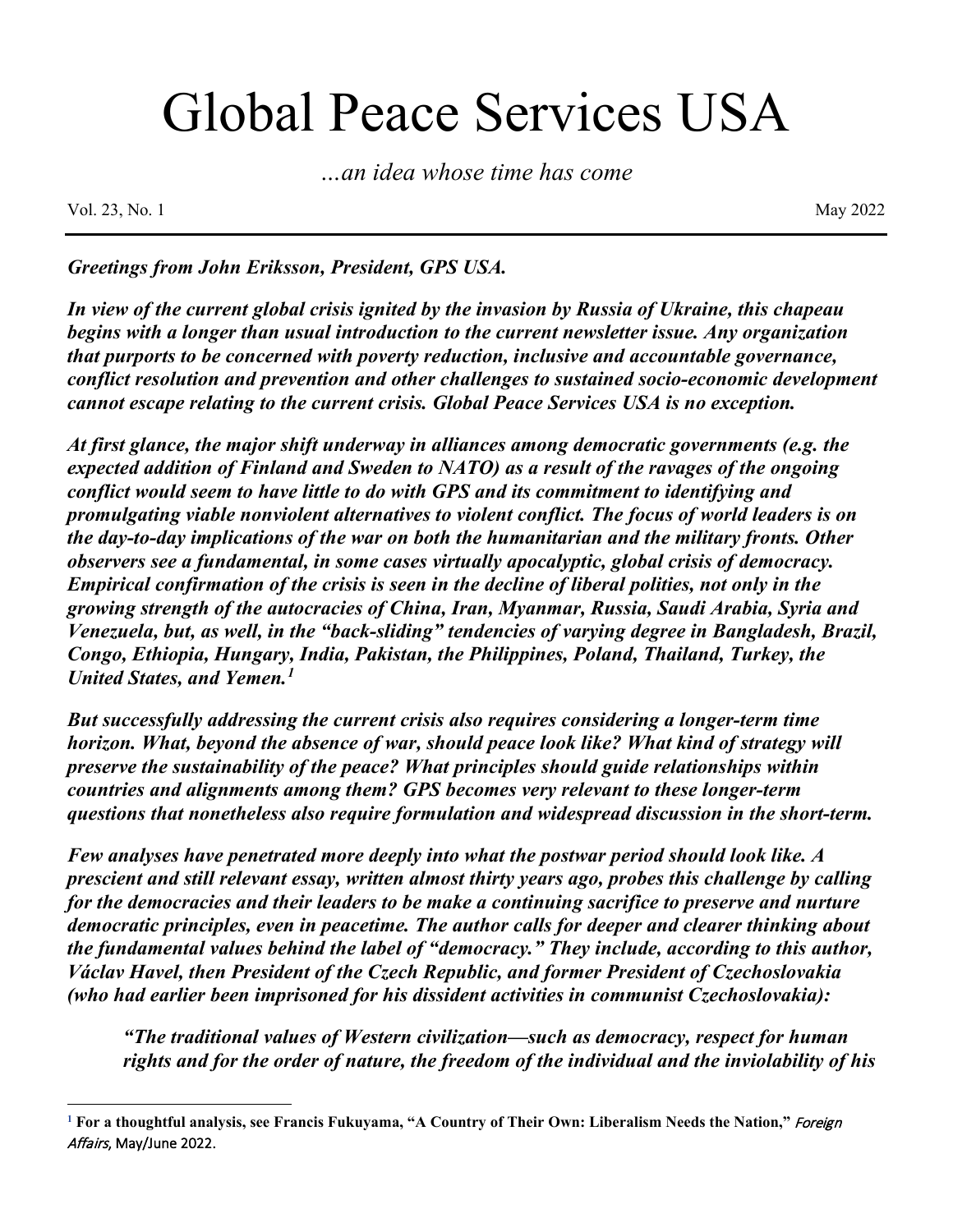*property, the feeling of co-responsibility for the world, which means the awareness that if freedom is threatened anywhere, it is threatened everywhere—all of these things become values with moral, and therefore metaphysical, underpinnings. Without intending to, the communists taught us to understand the truth of the world not as mere information about it, but as an attitude, a commitment, a moral imperative … I have in mind, rather, sacrifice in a less conspicuous but infinitely broader sense, that is, a willingness to sacrifice for the common interest something of one's own particular interests, including even the quest for larger and larger domestic production and consumption." [2](#page-1-0)*

*As noted in a thoughtful introduction to a 2022 re-publication of Havel's essay by the editor of Foreign Affairs,*

*"Today, armed conflict in Europe and a global crisis of democracy give renewed resonance to Havel's warning: winning the peace is 'an even more difficult task' than winning the war." [3](#page-1-1)*

*The articles in this edition of the GPS Newsletter emphasize the importance of taking a longer historical examination of experience in societies and cultures that have managed to maintain peace to the benefit of the majorities of their populations as measured in centuries. Among other things, these experiences are marked by the establishment of sustained approaches and mechanisms for the peaceful resolution of conflict and the prevention of violent conflict. What lessons do these experiences reveal for the post-war era of Ukraine and other countries now suffering from violent conflict, as well as their partner countries who would support the recovery of these countries?*

*The first article, "Multicultural Peaceful Societies," by GPS Board member, Dr. Robert Muscat, examines the long sweep of the historical record of sustained multicultural peaceful societies worldwide and seeks to understand the reasons explaining this phenomenon. The article will provide the background paper for a virtual GPS Forum planned for mid-2022. The author asks at the outset a key question to be addressed and indicates the comparative method to be applied:*

*"How did these periods of internal or domestic peace, these exceptional chapters, happen? They deserve to be celebrated, as they have been in many individual studies. However, there appears to be a dearth of studies that compare, categorize, and analyze these episodes. They are not, and were not, utopias. But the inhabitants of these eras, and their governors, were among the luckiest and most judicious we have known."*

*Dr. Muscat delineates five characteristic types of multicultural peaceful societies, beginning with "Tolerant Dynasties" including the Umayyad era of Andalus in Spain in 756-1031 and the Abbasid caliphate era in the Middle East, centered in Baghdad, in 768-1258 (known initially as the "City of Peace)." Subsequent types include examples ranging from the 15th to the 21st Centuries:*

<span id="page-1-0"></span>**<sup>2</sup> Václav Havel, "A Call for Sacrifice,"** *Foreign Affairs***, March/April 1994, p.4.**

<span id="page-1-1"></span>**<sup>3</sup> "Václav Havel on Winning the Peace," Daniel Kurtz-Phelan, Editor***, Foreign Affairs,* **March/April 2022**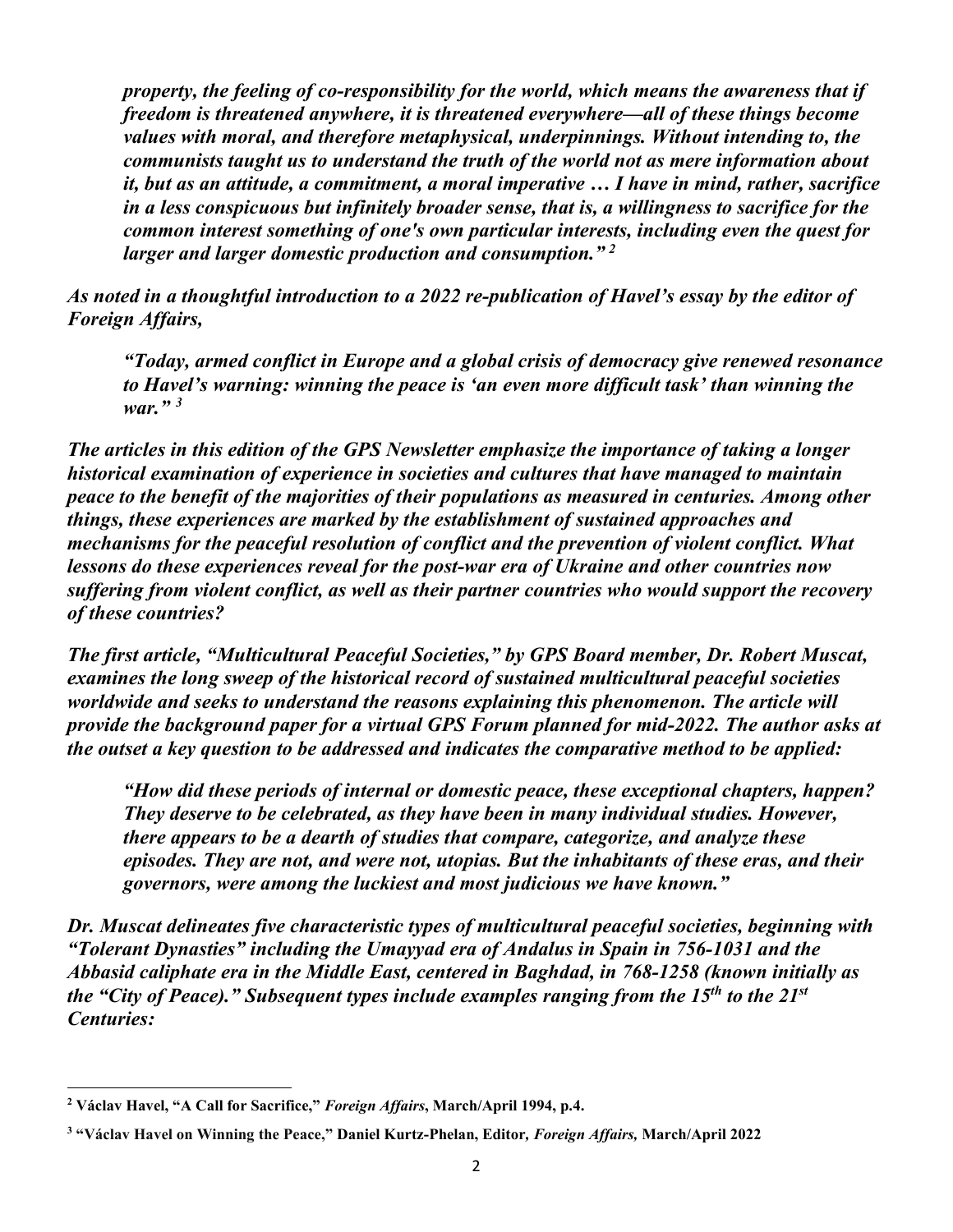- *"Cities and City-States: Entrepôts"*
- *"Harmony by Rational Choice"*
- *"Safety in Numbers: Low Hegemonic Possibility"*
- *"Decentralized Confederation: Elites Strike a Bargain"*

*After a review of experience under these five types of multicultural peaceful societies, the author concludes: "What the successful cases have had in common is an effective system for dispute resolution." Specific contextual factors are identified that preclude a number of the identified examples from qualifying as truly multicultural peaceful societies. Among the remaining candidates mentioned by the author are Belgium, the Czech and Slovak Republics, Malaysia, Singapore, Switzerland and Tanzania. Other countries could arguably be added to the list. But all these possibilities exhibit varying degrees of stress that in the absence of robust conflict resolution mechanisms, could lead to less than peaceful societies.* 

*The value of Dr. Muscat's analysis is that it includes the multicultural dimension, as well as sustainability over time in identifying peaceful societies and "unpacks" them into five analytical categories, so as to better understand how and why multicultural peaceful societies evolved. This opens a potentially rich field for further analysis, which the forthcoming Forum is expected to explore.[4](#page-2-0)*

*The second article, "Pursuing Peace Across the Centuries: Teachings from the Jewish Tradition," is a review by GPS Board member, Dr. Mindy Reiser, of a recent volume by Rabbi Daniel Roth, Third-Party Peacemakers in Judaism: Text, Theory, and Practice (Oxford University, 2021). The author, drawing from the text of the counsel of rabbis across the centuries, "encourages active engagement by rabbis and laypersons in serving as third party peacemakers and reconcilers. The peacemaker need not wait for an invitation from one of the aggrieved parties to help reconcile the parties in conflict; they can, and indeed, should, step forward seeing a conflict underway, and work to bring the parties together." Dr. Reiser sees value in the book, "both for readers specifically focused on successful strategies for conflict reconciliation and peacemaking, as well as people interested in gaining a richer appreciation for the wisdom and teachings of rabbinic sages and commentators."* 

*To continue and expand our current work, such as the GPS Newsletter, with articles readers are unlikely to find elsewhere and special events such as the 2019 discussion of the Colombia Peace Process, we need sustained help from you. Please consider making a generous tax-deductible contribution to GPS. Either mail a check to our postal address or donate through our website [www.globalpeaceservices.org.](about:blank) Phone: 301-681-6968.* 

<span id="page-2-0"></span>**<sup>4</sup> Freedom House provides annual ratings of 210 countries and territories in terms of political rights and civil liberties. See: [https://freedomhouse.org/countries](about:blank) The results of the Freedom House methodology could be compared with the results of the approach of the Muscat paper.**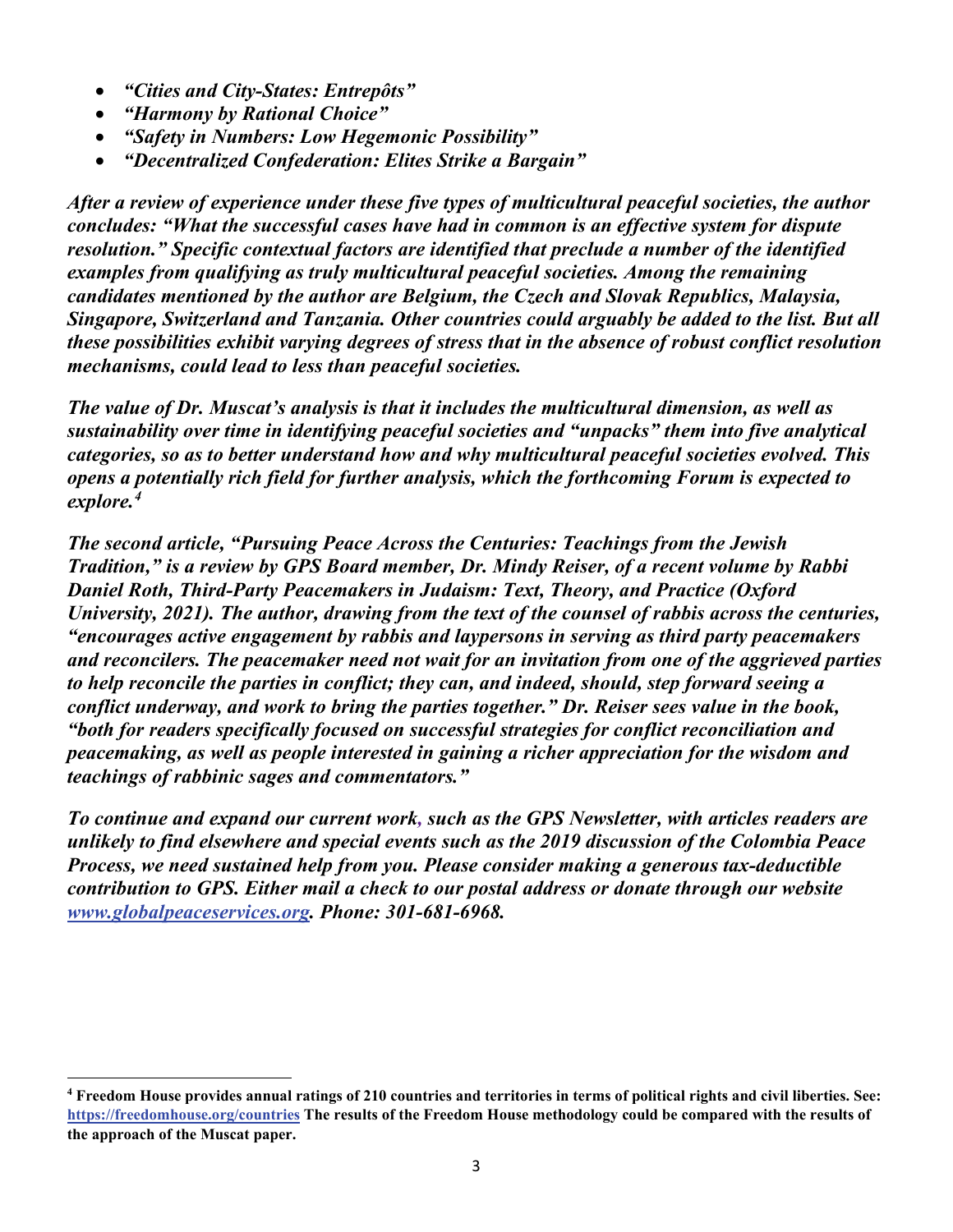### **Multicultural Peaceful Societies**

A Great Question has always been: What is the Nature of Man? Are we inherently good? Or is evil our "default" nature? Philosophers, theologians, students of animal behavior (ethologists), psychologists, evolutionary biologists, poets and novelists have wrestled with this question. The smashed heads and bound wrists of 27 individuals, including women and children - found in Kenya in 2017, is the oldest evidence uncovered thus far of group violence between humans; the people were clubbed and speared to death about 10,000 years ago. The oldest remains of a single murdered individual date back 430.000 years. Every day's news adds to history's drumbeat of wars and atrocities: violent transfers of power, autocratic regimes crushing dissent and repressing ethnic and religious minorities, civil wars. The recent emergence of disciplines and institutions studying conflict causes, precursors, triggers, resolution, and peacekeeping, testifies to the persistence of human aggression.

On the other hand, a powerful historical case for seeing mankind as progressing towards adopting laws and mores of ever wider justice and humanity, starting with the seventeenth century Enlightenment. This does not mean that the rising tide of justice, decency, and peacefulness has been lifting all of mankind's societies. Our species has been engaged in group living for 150- 200,000 years, yet large fractions (including what you might call major civilizations) are still living under autocratic rulers who are mentally or psychologically unstable, self-aggrandizing or paranoid, having no regard for truth or norms of peaceful conduct.

All human collectives are heterogeneous in one or more respects—religion, ethnicity, economic class, educational attainment, language, clan and tribe, culture, profession, degrees of authority and power, race, gender, demographics. The larger and more numerous generally are more diverse. Some are more settled and have evolved rules for a stable modus vivendi. Others are recently formed—as countries that emerged from colonialism with boundaries arbitrarily set by the former colonial powers—and may have not yet stabilized relations among these diversities. Despite these difficulties of heterogeneity, Enlightenment optimists have some history on their side. There have been periods, even qualifying as multi-cultural Golden Ages, when diverse people, and peoples, lived together in relative peace and harmony. (The key word here is "relative." Some historians decry the label of Golden Age for glossing over the dark sides of each such period.) Can any lessons be drawn from these relatively irenic societies?

I set aside the isolated peaceful societies studied by anthropologists. They are virtually all small-population villagers, many living in remote places hardly touched by the outside world. While they are a testament to the possibility of humans living amicably, their rarity and remote circumstances could be taken as evidence of exceptionalism that shows the unlikelihood of relevance to the bulk of mankind.

I also set aside, as three separate subjects: (1) struggles between economic classes that have culminated in violence—peasant revolts, farmers versus herders, industrial workers pitted against employers (the latter of which was thought, in Marxist theory, would transcend all other forms of conflict within and between states); (2) wars between external separate collectives—invading countries, expanding empires, aggressive colonizing; and (3) minor non-state level conflicts like blood feuds and honor killings.

Mary Anderson and Marshall Wallace, in their 2013 book *Opting Out of War,* describe thirteen communities (in thirteen different countries) which, in the midst of recent civil conflicts, remained islands of peace, communities that refused to join any of the surrounding warring sides. Unfortunately, the refusal of these "local" communities to enter the warfare, on one side or another, had no effect on the surrounding violence or on the warring parties. The authors conclude that these cases cannot be considered models for general conflict prevention. They were smallpopulation communities that achieved consensus through responsible leadership in close consultation with their membership. They stood apart from the ideological or realpolitik contexts defining the surrounding struggles and from the "divisive leadership" pursuing these struggles. Nevertheless, they "remind us that options exist." Actually, one of Anderson and Wallace's cases—two cities in Bosnia - Sarajevo and Tuzla (discussed further below)—does have relevance for understanding peace maintenance in multicultural societies. A similar study of many more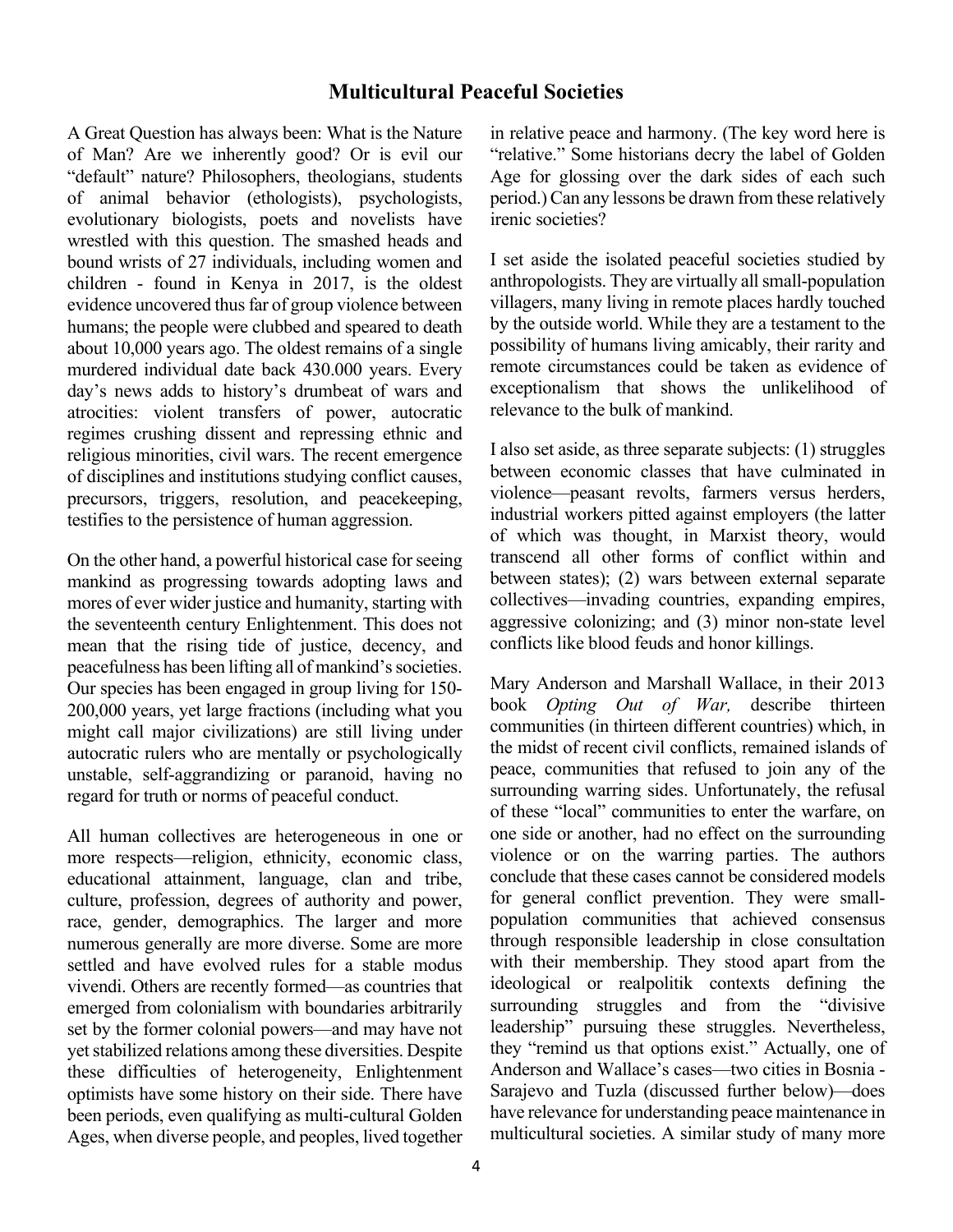successful cases of local peace-making efforts by "civil society" (by the European Centre for Conflict Prevention) also illustrates the limits of "bottom-up" conflict resolution.

Of course, no society can be free of internal microviolence, of exploitation and corruption. The dim view of our species was captured in the ancient Latin expression *homo homini lupus,* man is a wolf to man (which is unfair to wolves), a judgment reflected in the writings of many thinkers on the human condition, including Machiavelli, Hobbes, Dostoevsky, and Freud. not to mention Nazi "thinkers."

How did these periods of internal or domestic peace, these exceptional chapters, happen? They deserve to be celebrated, as they have been in many individual studies. However, there appears to be a dearth of studies that compare, categorize, and analyze these episodes. They are not, and were not, utopias. But the inhabitants of these eras, and their governors, were among the luckiest and most judicious we have known.

These multicultural peaceful societies can be grouped under five characteristic types:

# **1. Tolerant Dynasties**

Two historic Moslem dynasties enjoyed extended periods of domestic harmony: the Umayyad era of al-Andalus, in Spain in 756-1031, and the Abbasid caliphate era in the Middle East, centered in Baghdad, in 768-1258, and initially named the City of Peace, "Openness and tolerance thus ran right through Baghdad's golden age when so much groundwork was being done in medicine, mathematics, philosophy, geography and other branches of science….merchants, theatre types, writers, scientists, astrologers and alchemists - were flocking to Baghdad." (Watson, 276.) "The great cities of Islam, especially Baghdad, attracted…a great variety of people representing different religious and ethnic groups, and this encouraged the development of a cosmopolitan intellectual life sometimes referred to as Arabic humanism. In this atmosphere, members of groups often hostile to one another—Moslems of various sects, Christians, Zoroastrians, Jews, and freethinkers—shared a common heritage of philosophy gained from the study of Greek writings… (and discussed) …their differences of outlook and religion

with reasonable toleration." (Scheindlin.335.) Many languages were spoken and translation of learned texts and literary works flourished. The caliphate was the center of a vast trade network, until its destruction in 1258 by the Mongols.

Islamic Spain enjoyed a similar harmony and cultural flowering. Arabic dynasties rule in Iberia from the mideighth century until 1492, when the last vestiges were snuffed out by the Catholic "reconquista." The history of Al-Andalus was complex, its golden age interspersed with periods of intolerant fundamentalist rule. Once the Arab expansion had succeeded in its rapid conquests from the Middle East to Spain, armed conflict was largely limited to factional struggles between rival Arab families and factions, long-running border warfare with non-Moslem states aside. The tolerance practiced by the ruling Arab elites has been attributed partly to their tax system. Moslems were exempt from a tax that fell entirely on nonbelievers; the importance of this tax for state revenue was a disincentive to state conversion of the large non-Moslem populations under Arab rule. Christians and Jews were treated as second-class citizens, but as "people of the book" they enjoyed protected status*.* The other factor determining the toleration or religious oppression of different periods was how different Islamic factions, by conviction or for political calculation, chose to interpret the Koran. In Spain, the tolerant Umayyads were displaced by the fundamentalist Moslem Berbers from North Africa in 1095. Islands of Moorish multiculturalism held on in diminishing statelets as Islamic Spain gradually fell to the Christian reconquista.

At first, the new Catholic rulers extended the rule of toleration. A major reason was economic; the kingdoms were short of labor (due to the Black Death plague), and the skill specialization along religious lines underlay a web of interdependence. Economic interest often clashed with religious hostility. Town councils "recognized that the presence of minorities had a significant effect on their economic well-being, and often spoke openly about the benefits of minority immigration and the dangers of the reverse…At the same time that the town council of Oviola was attempting to attract Muslims to settle there in the 1420s, for example, it sent an armed mob to attack the Muslims of neighboring Crevilla whom it accused of having abducted some local Christians." (Nirenberg,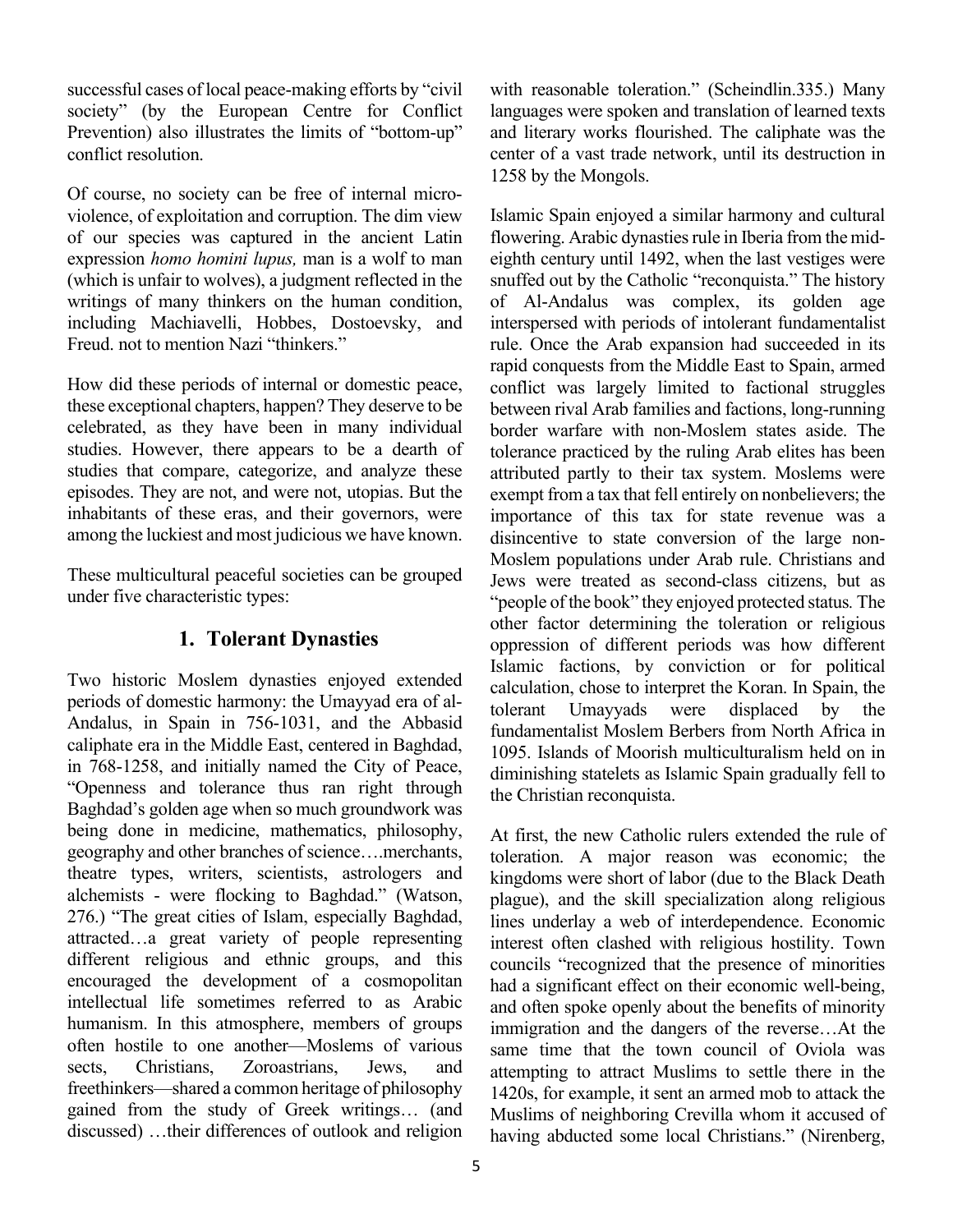38.) Anti-Jewish and anti-Moslem pogroms broke out in many Spanish cities in the 1300s and 1400s, resulting in massacres and mass conversions. The fate of Jewish communities in the various Spanish kingdoms depended on the whims and economic needs of the ruling royalties. Ultimately, under the centralized rule of Ferdinand and Isabella, fear that converted Jews were secretly continuing to practice Judaism, and threatened to undermine the faith of Catholics, led to the creation of the Spanish Inquisition in 1478. With the decrees of 1492 and 1502 that forced Jews and Moslems to either convert or leave Spain (and Portugal), Iberia became solely Catholic and remained so for nearly 400 years.

# **2. Cities and City-States: Entrepôts**

Several densely populated cities, some veritable citystates, enjoyed domestic harmony for years, in some cases for long periods: Thessalonika, Venice, Genoa, Trieste, the many cities of the Hanseatic League They were international trading centers, benefitting from a merchant population that included people with commercial connections, often familial, in distant places. As entrepôts, their populations had a strong incentive to get along with each other.

Salonica/Thessalonika had a Jewish majority for 500 years until the Nazi takeover in 1941, along with minorities of Greeks, Turks, Roma, and Bulgarians. It was long one of the culturally richest cities in Europe. Its peaceful status was often threatened by struggles between outsiders (Ottomans, Byzantines, Greeks, etc.) for control of the city.

For over a thousand years Venice was an independent city-state before its capture by Napoleon in 1796 and absorption into the new Italian state in 1866. For centuries the city had been a great naval and commercial power in the eastern Mediterranean and was also a center of a brilliant culture. An orderly republic, Venice hosted many foreigners and tolerated other religions. "The practical tolerance of Venice has always made it a cosmopolitan city, where east and west mingle, and where (as Shakespeare rightly said) 'the trade and profit of this State consisteth of all nations.' Settlers of many races contributed to the power and texture of the Republic…Venice in its commercial prime was like a bazaar city, or a caravanserai, where the Greeks, the Jews, the

Armenians, and the Dalmatians all had their quarters, and the Germans and Turks their great emporia." And as an English visitor in the sixteenth century observed, "it signified nothing 'if a man be a Turk, a Jew, a Gospeller, a Papist, or a believer in the Devil, nor does anyone challenge you, whether you are married or not, and whether you eat flesh and fish in your own home.'" [Jan Morris, 94, 99.]

#### **3. Harmony by Rational Choice**

Bosnia had been an island of relative pluralism and accommodation over most of its history. When the first Iberian Jews arrived in Sarajevo in 1565, Bosnia had already been under the tolerant Ottoman Turks for one hundred years. Ottoman rule lasted more than four centuries, ending only with the Berlin Congress of 1878 at which the Great Powers awarded Bosnia to the Austro-Hungarian Empire.

From 1565 until the arrival of the Nazis in April 1941, the Jews of Bosnia practiced their religion freely, built numbers of synagogues, were never forced to live in a ghetto and were never subjected to a pogrom. Medieval Bosnia had its share of warfare, generated by the ambitions of greater and lesser Balkan and Turkish potentates. But according to one recent history, in pre-Ottoman Bosnia, "Rulers and nobles (unlike their contemporaries in most of Europe, including the nobility of Serbia and Croatia) were indifferent to religious issues. They intermarried and formed alliances across denominational lines; when it suited their worldly aims, they changed faiths easily. They made no attempt to proselytize for their own faiths or to persecute others, consciously resisting calls from the Pope or the Hungarians to persecute those of other faiths." [Donia & Fine, Jr., 26.]

The tradition of tolerance was reinforced during the period of Turkish rule by the practice of defining subject peoples by religion and granting the religious communities self-rule in social affairs and complete freedom of worship. There was economic friction between landlords, largely Muslim, and their Christian peasants. But until modern times, the resentments and clashes arose out of class rather than religious interests. While the fractured leadership of contemporary Bosnia shows no signs of returning the country to the comity it enjoyed in the past, the cities of Sarajevo, its capitol, and Tuzla have maintained their longstanding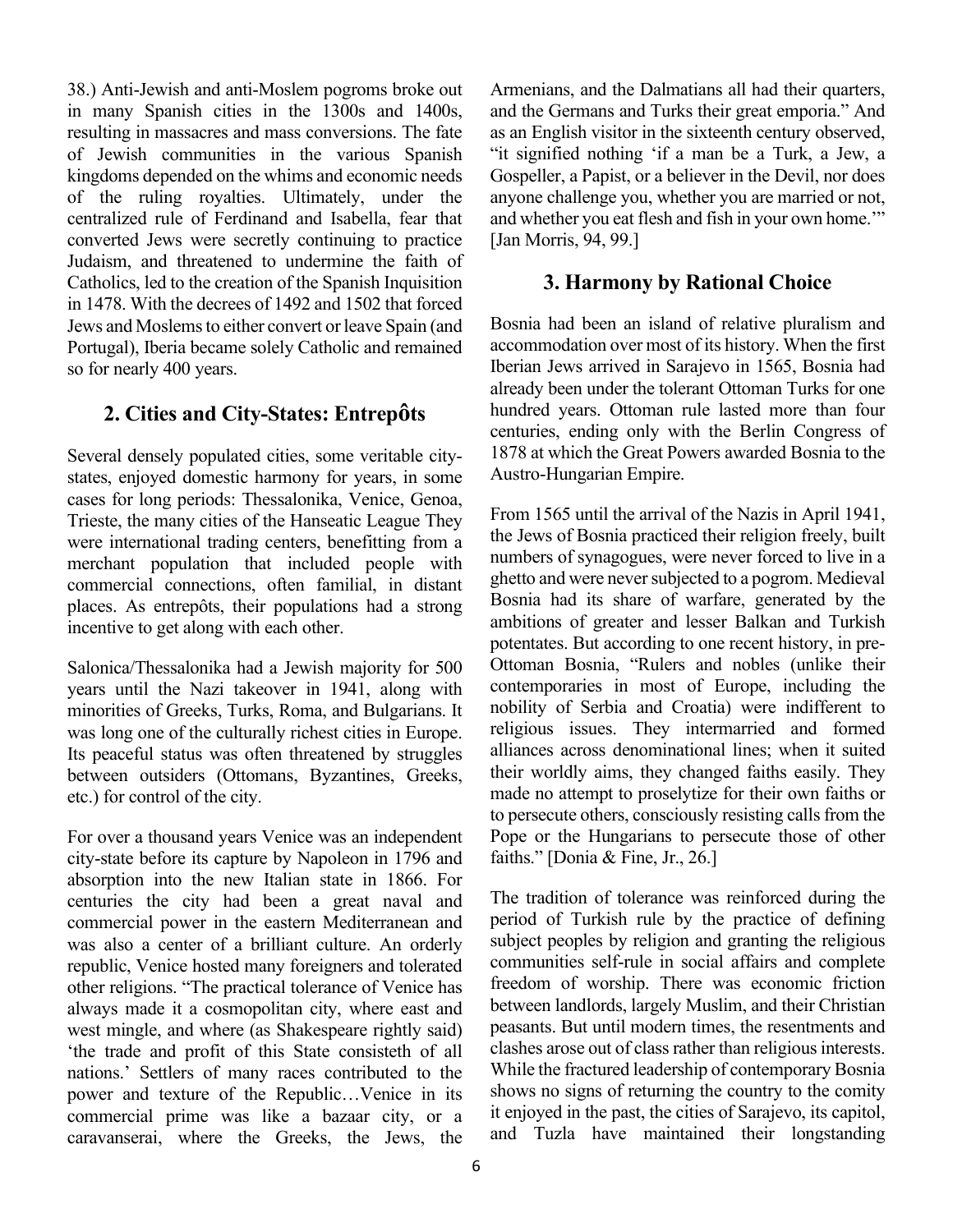multiculturalism, aided by tolerant communal leadership.

The determination of the leadership and inhabitants of these two non-entrepôt cities to sustain their intercommunal civility puts them in the category of rational civilized choice, not forged by economic necessity. Although the "better angels of our nature" is not a solution that can be artificially crafted, it is worth a quote from Anderson/Wallace's account: "In early March 1992, Bosnian Serb paramilitaries barricaded parts of Sarajevo [to effect ethnic separation] but, in the face of demonstrations by students, were forced to retreat….Bosniak old-dwellers who enjoyed who enjoyed a good reputation in Sarajevo…protected their Serb and Croat friends…Similarly, Serb and Croat olddwellers who remained in the city protected their Bosniak neighbors and friends against Serb paramilitary units….Looking back, people in Sarajevo emphasized that there had never been fighting among the various ethnic and religious groups throughout a regional history that spanned thousands of years….ordinary people worked together and did not turn against each other."

In Tuzla, a long history of civic pride and workingclass solidarity trumped ethnic and religious differences. In fact, celebration of religious holidays staged a comeback during the war, with citizens joining each other's celebrations. Leadership was a critical factor. "In this rather large city, the fact that leaders chose to walk about and be accessible, and the symbolism of their being seen to be close to and listening to the people played a significant role in maintaining a sense of awareness and inclusion among the citizens and in bolstering them in the face of adversity."

In a striking juxtaposition with these two cities, the political leadership of the national-level Bosnian religiously defined factions continue to stoke sectarian tension while the religious leaders—Moslem, Christian, and Jewish—continue to work for restoration of the historic peaceful comity. In 2017, Mufti Husein Kavazovic called on the "political elites" to stop their "manipulation of religion" for political purposes. Jacob Finci, head of the Jewish community, pointed to Sarajevo as "proof that living together is possible." [European Jewish Congress website, Aug 17, 2017, retrieved 1/13/2022] In 2021, the president of the Serbian unit of Bosnia threatened to turn his police into an army, a move that would further separate it from the structure of the state, if not lead to secession.

Malaysia is a case of successful avoidance of Voltaire's trap (defined in next paragraph) through rational choices made by the ruling elites. In the years before and after independence (1957), the country (then only peninsular Malaya) fought successfully to crush an insurgency by its Communist Party, largely ethnic Chinese. The multicultural, multi-linguistic population comprised a Malay majority, mainly rural; a large Chinese, mainly urban minority; a much smaller minority of Tamils; and a number of tiny indigenous communities. The government was based on a large parliamentary majority held by an alliance of the elites leading the two main parties, one Malay and one Chinese, plus the smaller Indian-community-based party. Following riots in the mid-1960s, in which Malays protested against the economic inequality between the two main communities, the government introduced a strong affirmative action program that, among other things, boosted Malay enrollment in higher education. Despite occasional political turmoil, including in the Borneo territories which were added to Peninsular Malaya to form Malaysia in 1963, the country has achieved substantial economic development and has maintained social peace.

# **4. Safety in Numbers: Low Hegemonic Possibility**

The French philosopher Voltaire, in his 1763 *Letter Concerning the English Nation,* wrote: "If one religion only were allowed in England, the government would very possibly become arbitrary; if there were but two, the people would cut one another's throats; but as there are such a multitude, they all live happy and in peace." In other words, if a country has a large number of identity-groups there is less likelihood that any one group, or coalition of groups, will become dominant. In contrast, in a society with very few potentially rival groups, the chances are high they will contest for dominance. Tanzania appears to be a case in point of peacefulness due to great ethnic multiplicity. Independent since 1961, the country has a population of 61 million comprising over 100 ethnic groups and languages. It has been a model of stability in East Africa. With a largely rural population of about nine million speaking over 800 languages, mountainous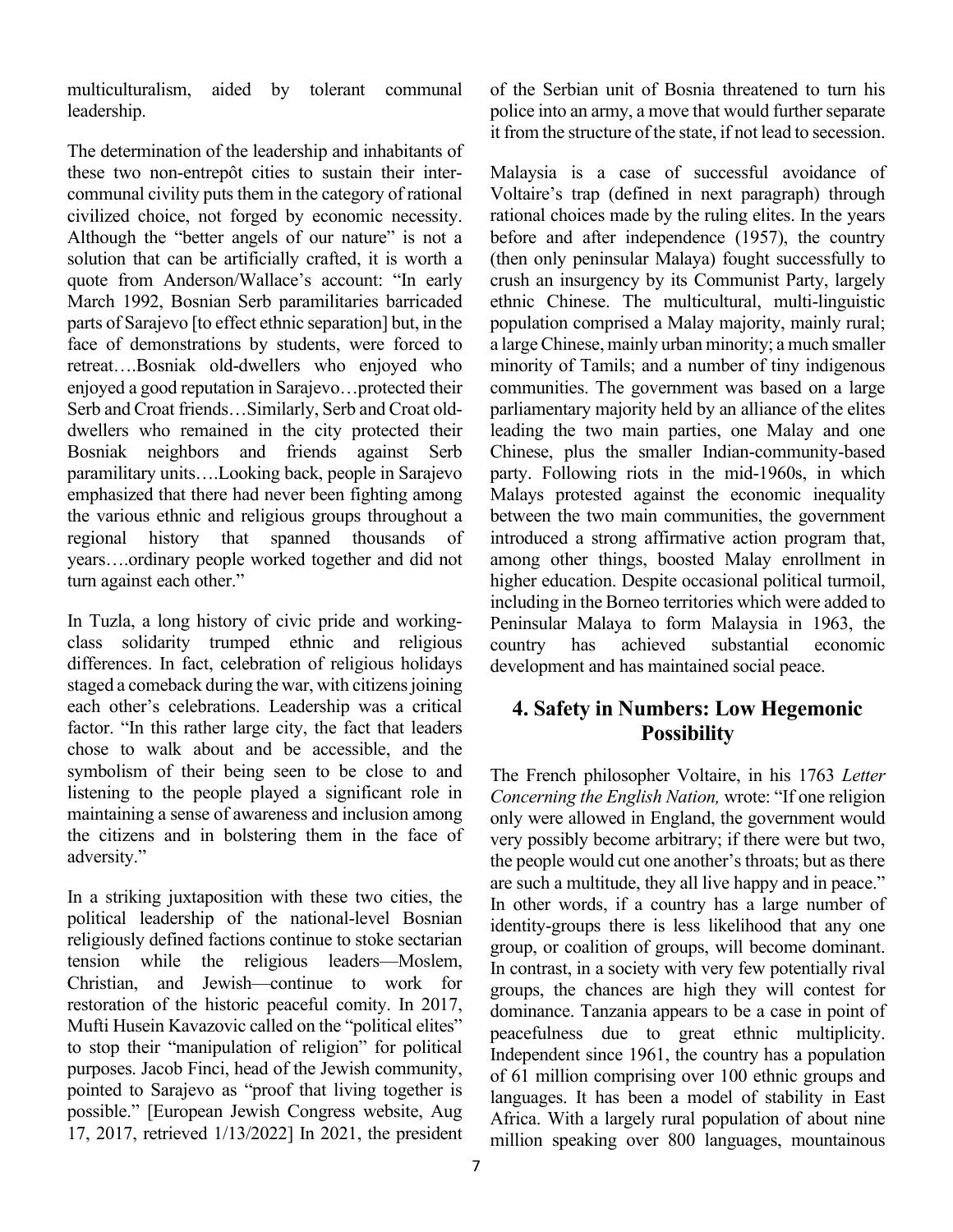Papua New Guinea appears even more heterogeneous than Tanzania. While the country has a history of intervillage violence, and has arguably the world's worst record of violence against women, it remains an example of Voltaire's rule of multiplicity making statelevel violence unlikely.

# **5. Decentralized Confederation: Elites Strike a Bargain**

A few multicultural countries with configurations that fall into Voltaire's danger zone have avoided internal violent conflict nevertheless by deliberate design, an elite bargain to decentralize. The oldest stable example is Switzerland. The current Swiss federation structure dates from 1848, built on a cantonal union evolving since the thirteenth century. The governance system combines parliamentary with direct democracy, while the country's formal neutrality (and robust military) has kept it free from European wars. Belgium separated from the Netherlands in 1830 and developed its current decentralized federal structure starting only in 1970. The country has two large groups (Southern Dutchspeaking Flemish and French-speaking Walloons) and is not free of tensions, including secessionist sentiment among the Flemish. Spain is still a work in progress, with a significant minority of its Catalonian population dissatisfied with the degree of decentralization and favoring secession. A long-running and violent insurgency in the Basque region of Spain also sought secession. Although the Basque movement for national separation goes back to the late  $19<sup>th</sup>$  century, extremist violence only began in 1959. The insurgency does not appear to have received large popular support; in 2011 its organization formally ceded, then voluntarily disarmed. Bosnia's decentralized cantonal structure was internationally designed and negotiated, under U.S. auspices, to end its civil war and create a decentralized modus vivendi. As noted, it looks very fragile.

#### **Conclusion**

What the successful cases have had in common is an effective system for dispute resolution. In the decentralized federations, legal decentralization reduces the number of subjects of potential social or political dispute open to general, nationwide contestation. Geographic decentralization can be a viable solution if the contesting groups are

geographically separated and concentrated. Full-scale peaceful separation—partition—is workable if the parties agree, as in the case of Czechoslovakia, but secession without agreement has often been a cause for civil war, as in Pakistan/Bangladesh, Nigeria/Biafra, and the U.S. In the peaceful choice model, a stable elite bargain ensures negotiation and compromise to achieve non-violent dispute resolution. In the Voltairean structure case, sheer multiplicity denies any possibility of factional hegemony. The historic dynastic (Arab) hegemon was, and is, too subject to the whims and idiosyncrasies of individual rulers to be a dissent-tolerant model under modern conditions. As for entrepôt city-states, there is only one left in today's world, Singapore.

There are many multicultural countries now experiencing degrees of violent internal conflict (Philippines. Thailand, Myanmar, Pakistan, Yemen, Syria, Ethiopia, Congo, etc.). The international community usually promotes an elite-bargain, decentralized model, within the existing sovereign state borders, in its efforts to restore peace. In some cases, partition may be a better solution.

#### **Selected Bibliography**

Anderson, Mary B., & Marshall Wallace. 2013. *Opting Out of War; Strategies to Prevent Violent Conflict.* Boulder: Lynne Reinner.

Donia, Robert J., & John V. A. Fine, Jr. 1994.*Bosnia and Hercegovina*: *A Tradition Betrayed.* New York: Columbia University Press.

Morris, Jan. 1993. *The World of Venice.* New York: Harcourt Brace.

Nirenberg, David. 1996. *Communities of Violence: Persecution of Minorities in the Middle Ages.* Princeton: Princeton University Press.

Scheindlin, Raymond P. "Merchants and Intellectuals, Rabbis and Poets: 8udeo-Arabic Culture in the Golden Age of Islam," in David Biale, ed. *Cultures of the Jews.* 2002. New York: Shocken Books, 313-388.

van Tongeren, Paul, Malin Brenk, Marte Hellema, & Juliette Verhoeven, eds.2005. *People Building Peace II; Successful Stories of Civil Society.* Boulder: Lynne Reinner.

Watson, Peter. 2005. *Ideas: A History of Thought and Invention from Fire to Freud.* New York: HarperCollins.

Robert J. Muscat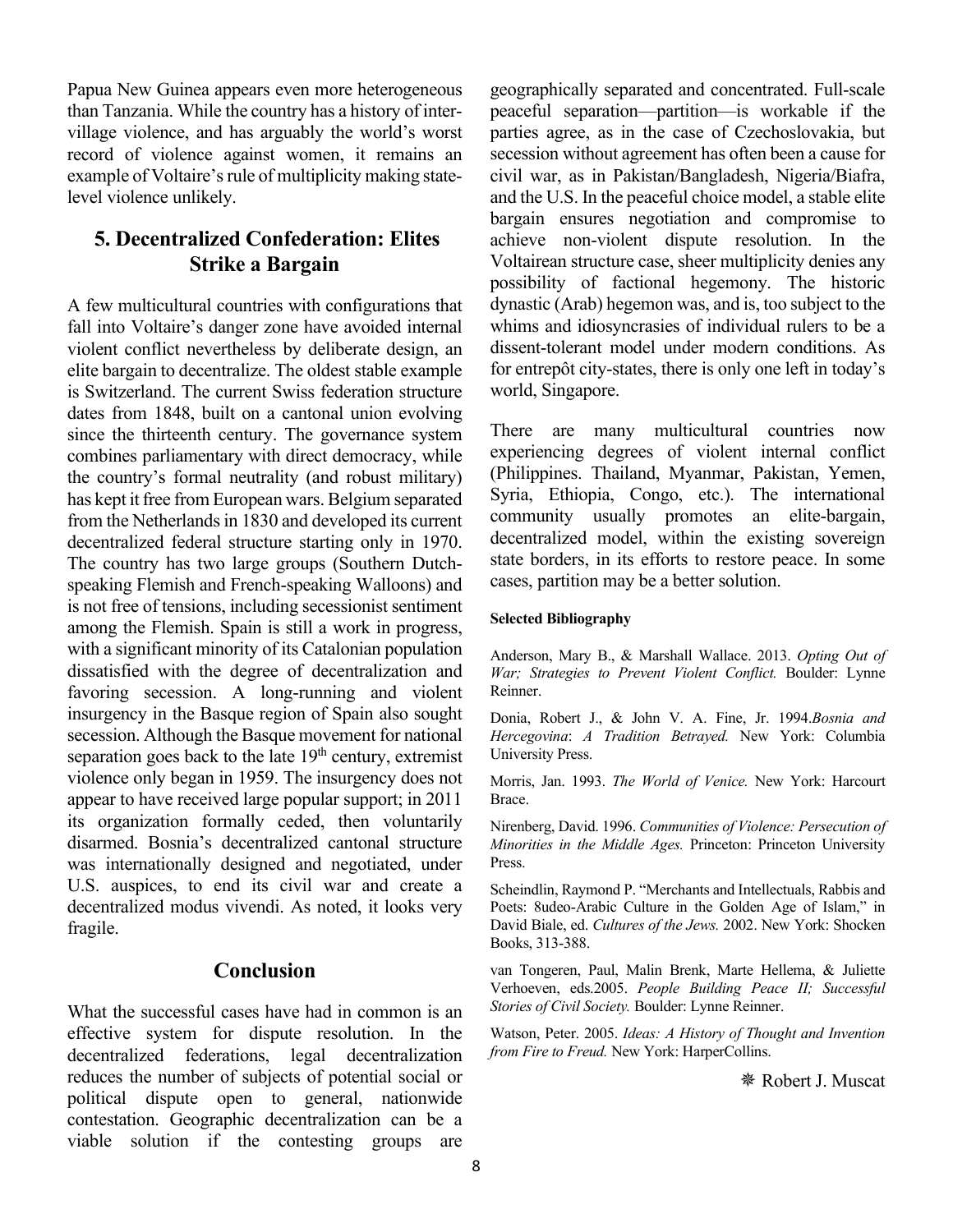#### **Pursuing Peace Across the Centuries: Teachings from the Jewish Tradition**

The Jewish tradition has much to say about war and peace, but its rabbis and sages have much to say, as well, about those conflicts that consume everyday life and if left unresolved can go on to fracture a family, neighborhood or larger community. Daniel Roth, a rabbi and holder of a doctorate from the Conflict Resolution, Management and Negotiation Program at Israel's Bar Ilan University, has sought to bring this rich repository of wisdom to a larger audience who may well be unfamiliar with its teachings and findings.

Rabbi Roth's 2021 volume, **Third-Party Peacemakers in Judaism: Text, Theory, and Practice,** published by Oxford University Press, furnishes both an introduction and orientation to Jewish thinking on intervention in conflict situations, and rulings by religious authorities on specific cases brought before them. The cases span centuries and cultures—but their analyses and findings all share a deep grounding in Jewish sources.

Rabbi Roth, himself, was able to pursue his interest in peacemaking as theorized and operationalized within a Jewish religious framework at Bar Ilan University where he wrote his doctoral dissertation on "The Tradition of Aaron the Pursuer of Peace Between People as a Rabbinic Model of Reconciliation." The Jewish tradition, as conveyed by Rabbi Roth in his book, encourages active engagement by rabbis and laypersons in serving as third party peacemakers and reconcilers. The peacemaker need not wait for an invitation from one of the aggrieved parties to help reconcile the parties in conflict; they can, and indeed, should, step forward seeing a conflict underway, and work to bring the parties together.

Of particular value in this book, both for readers specifically focused on successful strategies for conflict reconciliation and peacemaking, as well as people interested in gaining a richer appreciation for the wisdom and teachings of rabbinic sages and commentators, are the many excerpts Rabbi Roth includes in the text of the counsel of rabbis across the centuries as preserved in the Mishna, Talmud, Responsa and other documents. Rabbi Roth, utilizing a fine social science lens, sets out through tables presented in the text the diverse approaches toward third party reconciliation put forth by these diverse commentators—going so far as to designate specific issues (he terms them "case studies") considered by the rabbis — indicating an array of social science variables useful to consider in pondering the ultimate success or failure of the approaches taken.

Rabbi Roth is current Director of *Mosaica—The Religious Peace Initiative,* and a lecturer in religion and conflict resolution at Bar Ilan University, with involvements in several other peacemaking projects.

While this volume is written in a manner most congenial for an academic audience, still its area of focus — third party peacemakers in Judaism — is one a wider community may well find of interest. Enterprising educators in both religious and secular settings might want to distill the book's findings in exchanges with community members — looking to identify approaches potentially applicable in daily life.

Mindy Reiser